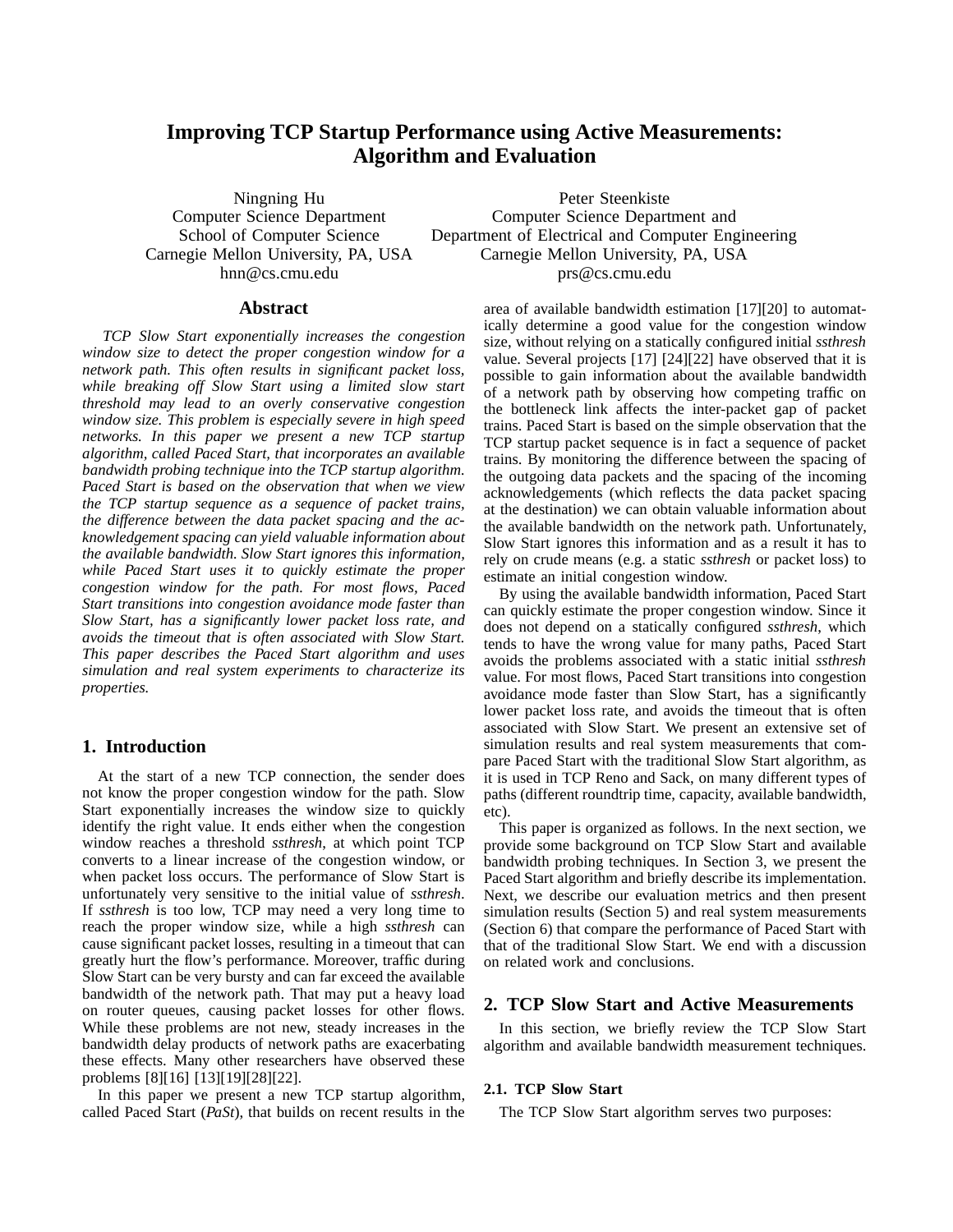- **Determine the initial congestion window size**: TCP congestion control is based on a congestion window that limits how many unacknowledged packets can be outstanding in the network. The ideal size of the congestion window corresponds to the *bandwidth-delay product*, i.e., the product of the roundtrip time and the sustainable bandwidth of the path. For a new connection, this value is not known, and Slow Start is used to detect it.
- **Bootstrap the self-clocking behavior**: TCP is a selfclocking protocol, i.e., it uses ACK packets as a clock to strobe new packets into the network [18]. When there are no segments in transit, which is the case for a new connection or after a timeout, there are no ACKs to serve as strobes. Slow Start is then used to gradually increase the amount of data in transit.

To achieve these two goals, Slow Start first sends a small number (2-4) of packets. It then rapidly increases the transmission rate while trying to keep the spacing between packets as even as possible. Principally, this is done by injecting two packets in the network for each ACK that is received, i.e. the congestion window is doubled every roundtrip time. This exponential increase can end in one of two ways. First, when the congestion window reaches a predetermined threshold (*ssthresh*), TCP transfers into congestion avoidance mode [18], i.e. the congestion window is managed using the AIMD (additive increase, multiplicative decrease) algorithm [14]. Alternatively, TCP can experience packet loss, which often results in a timeout. In this case, TCP sets *ssthresh* to half of the congestion window used at the time of the packet loss, executes another Slow Start to resume self-clocking, and then transfers into congestion avoidance mode.

Given the high cost of TCP timeouts, the first termination option is clearly preferable. However, for a new connection the sender does not have any good value for *ssthresh*, so TCP implementations typically use a fixed value. Unfortunately, this does not work well since this arbitrary value is wrong for most connections. When *ssthresh* is too small, TCP Slow Start will stop prematurely, and the following linear increase may need a long time to reach the appropriate congestion window size. This hurts user throughput. When *ssthresh* is too large, the instantaneous congestion window can be much too large for the path, which can cause significant packet loss. This hurts the network, since routers will not only drop packets of the new flow but also of other flows. This problem becomes more severe as the bandwidth-delay product increases.

In this paper, we propose a method to automatically obtain a good initial congestion window value by leveraging recent results in available bandwidth estimation. Note that our focus is on replacing the initial Slow Start of a new connection; the traditional Slow Start can continue to be used to bootstrap the self-clocking behavior after a timeout. Before we discuss our technique in detail, we briefly review related work on available bandwidth estimation.

#### **2.2. Active Bandwidth Probing**

Recently, a number of tools have been developed to estimate the available bandwidth of a network path, where the available bandwidth is roughly defined as the bandwidth that a new, well-behaved (i.e. congestion-controlled) flow can achieve. These tools include PTR [17] and Pathload [20]. While these techniques are quite different, they are based on the same observation: the available bandwidth can be estimated by measuring how the competing traffic on the bottleneck link changes the inter-packet gap of a sequence of packet train probes.



**Figure 1. PTR (Packet Transmission Rate) method**

Let us look at the PTR (Packet Transmission Rate) method in more detail since it forms the basis of our TCP startup algorithm. To provide some intuition, we use an experiment in which we send a sequence of packet trains with different inter-packet gaps over a 10 Mbps link in a controlled testbed. The trains compete with an *Iperf* [4] competing traffic flow of 3.6 Mbps. Figure 1 shows the difference between the average source and destination gaps (i.e. the inter-packet gaps measured on the sending and receiving hosts) and the average packet train rate as a function of the source gap. For small source gaps, we are flooding the network, and since packets of the competing traffic are queued between the packets of the probing train, the inter-packet gap increases. The gap difference becomes smaller as the source gap increases, since the lower packet train rate results in less queueing delay. When the packet train rate drops below the residual bandwidth (6.4Mbps), there is no congestion and packets in the train will usually not experience any queueing delay, so the source and destination gap become equal. The point where the gap difference first becomes 0 is called the *turning point*. Intuitively, the rate of the packet train at the turning point is a good estimate for the available bandwidth on the network path since the train is using the residual bandwidth without causing congestion. For this example, the estimate is 6.8 Mbps, which is very close to the available bandwidth of 6.4 Mbps.

The idea behind the PTR method is that the source machine sends a sequence of packet trains, starting with a very small inter-packet gap. It then gradually increases this gap until the inter-packet gap at the destination is the same as that at the source. At the turning point, the rate of the packet train is used as an estimate of the available bandwidth. An important property of the PTR method is that it is fast and efficient. On most network paths, it can get a good estimate of the available bandwidth in about 6 roundtrip times using 16-packet trains [17].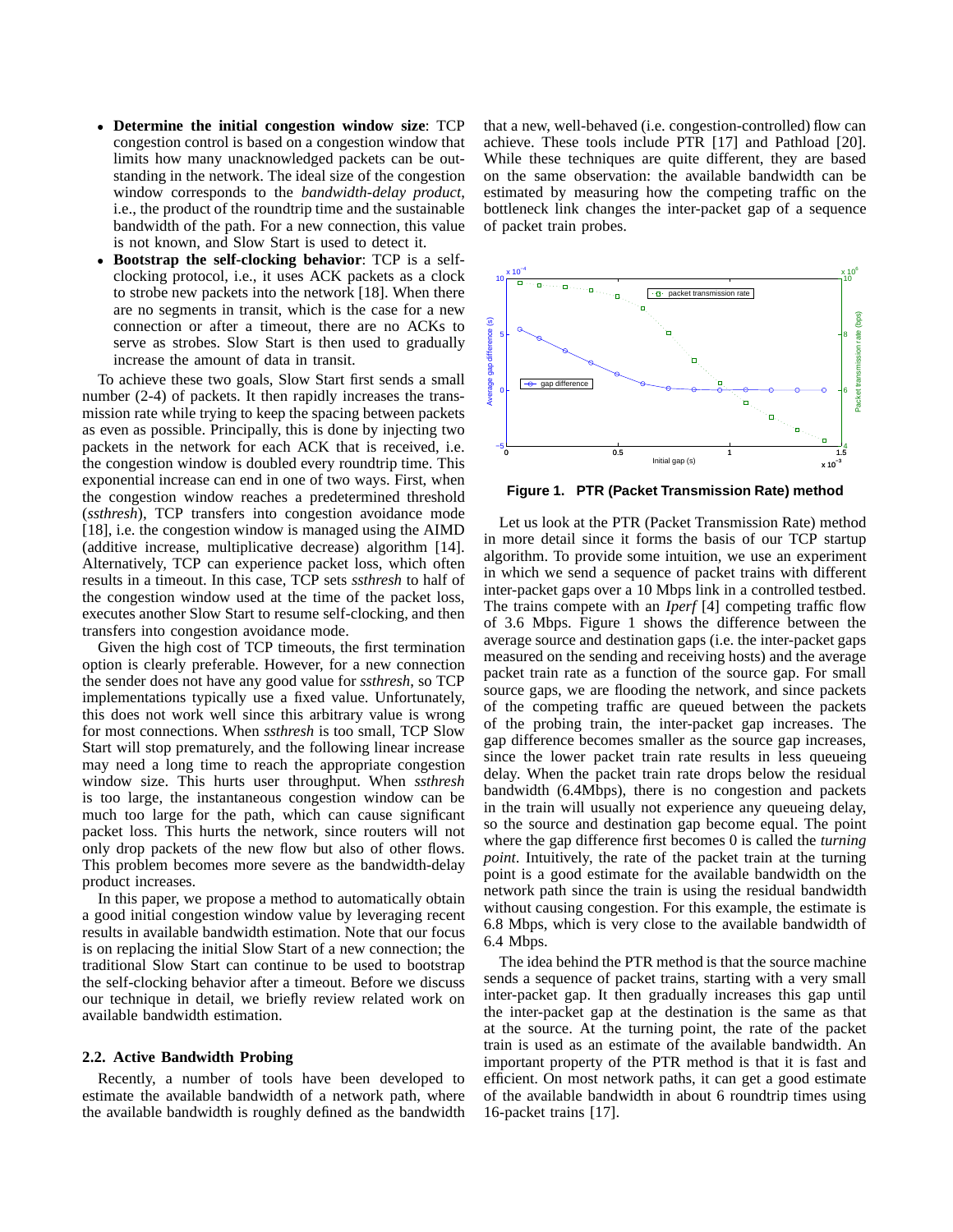

Figure 2. Sequence plot for Slow Start (Sack) and Paced Start. These are from an ns2 simulation of a path with a roundtrip time of 80ms, a bottleneck link of 5Mbps, and an available bandwidth of 3Mbps. Delayed ACKs are disabled, **so there are twice times as many outgoing data packets as incoming ACKs.**

# **3. Paced Start**

This section describes how we integrate an active measurement technique into the TCP startup phase to form the Paced Start algorithm. We motivate our design, describe our algorithm in detail, and review our implementations.

# **3.1. Design**

The idea behind Paced Start is to apply the available bandwidth estimation algorithm described above to the packet sequence used by Slow Start. Similar to PTR, the goal is to get a reasonable estimate for the available bandwidth without flooding the path. This bandwidth estimate can be used to select an initial congestion window. In this context, the "available bandwidth" is defined as the throughput that can be achieved by a new TCP flow in its stable state, since that is the value reflected in the congestion window. The available bandwidth is determined by many factors including hard-tocharacterize features such as the relative aggressiveness of the flows sharing the bottleneck link. Fortunately, the TCP startup period only needs to obtain a good approximation, because, in order to be useful, it is sufficient that the initial value of the congestion window is within a factor of two of the "true" congestion window, so that TCP can start the congestion avoidance phase efficiently.

Figure 2(a) shows an example of a sequence number plot for Slow Start. We have disabled delayed ACKs during Slow Start as is done by default in some common TCP implementations, e.g. Linux; the results are similar when delayed ACKs are enabled. The graph clearly shows that Slow Start already sends a sequence of packet trains. This sequence has the property that there is one packet train per round trip time, and consecutive trains grow longer (by a factor of two) and become slower (due to the clocking). We decided to keep these general properties in Paced Start, since they keep the network load within reasonable bounds. Early trains may have a very high instantaneous rate, but they are short; later trains are longer but they have a lower rate. Using the same general packet sequence as Slow Start also has the

benefit that it becomes easier to engineer Paced Start so it can coexist gracefully with Slow Start. It is not too aggressive or too "relaxed", which might result in dramatic unfairness.

The two main differences between Slow Start and Paced Start are (1) how a packet train is sent and (2) how we transition into congestion avoidance mode.

The self-clocking nature of Slow Start means that packet transmission is triggered by the arrival of ACK packets. Specifically, during Slow Start, for every ACK it receives, the sender increases the congestion window by one and sends out two packets (three packets if delayed ACKs are enabled). The resulting packet train is quite bursty and the inter-packet gaps are not regular because the incoming ACKs may not be evenly spaced. This makes it difficult to obtain accurate available bandwidth estimates. To address this problem, Paced Start does not use self-clocking during startup, but instead directly controls the gap between the packets in a train so that it can set the gap to a specific value and make the gaps even across the train. As we discuss in more detail below, the gap value for a train is adjusted based on the average gap between the ACKs for the previous train (we use it as an approximation for the inter-packet gaps at the destination). To do that, we do not transmit the next train until *all* the ACKs for the previous train have been received.

Note that this means that Paced Start is less aggressive than Slow Start. First, in Slow Start, the length of a packet train (in seconds) is roughly equal to the length of the previous ACK train. In contrast, the length of the packet train in Paced Start is based on the sender's estimate on how the available bandwidth of the path compares with the rate of the previous packet train. As a result, Paced Start trains are usually more stretched out than the corresponding Slow Start trains. Moreover, the spacing between the Paced Start trains is larger than that between the Slow Start trains. In Figure 2(b), this corresponds to a reduced slope for the trains and an increased delay between trains, respectively. Since Slow Start is widely considered to be very aggressive, making it less aggressive is probably a good thing.

Another important design issue for Paced Start is how to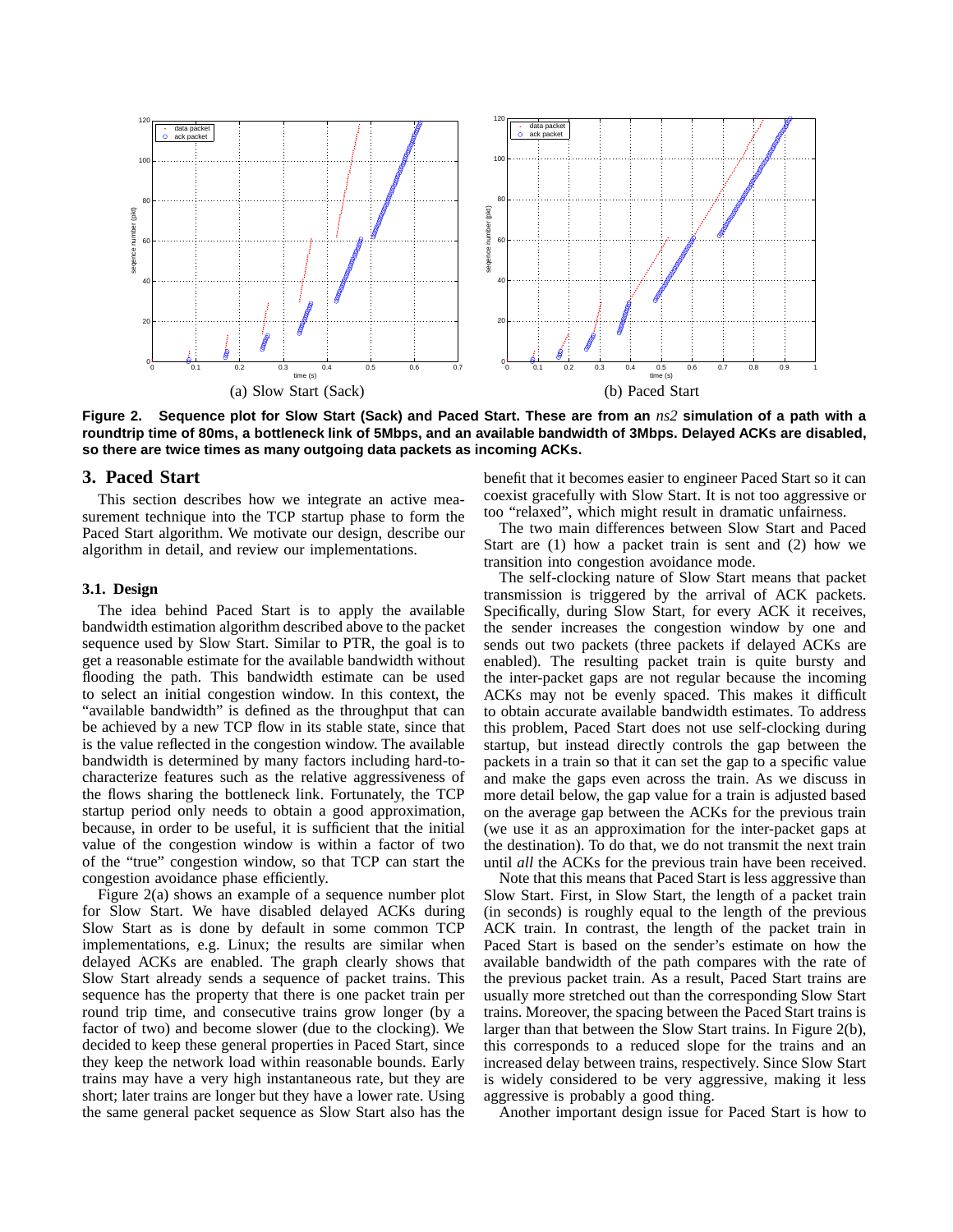transition into congestion avoidance mode. Slow Start waits for packet loss or until it reaches the statically configured *ssthresh*. In contrast, Paced Start iteratively calculates an estimate for the congestion window of the path and then uses that estimate to transition into congestion avoidance mode. This typically takes three or four probing phases (RTTs), as is discussed in Section 3.2.3. If packet loss occurs during that period, Paced Start transitions into congestion avoidance mode in exactly the same way as Slow Start does.

#### **3.2. Algorithm**



**Figure 3. The Paced Start (PaSt) algorithm**

The Paced Start algorithm is shown in the diagram in Figure 3. It starts with an initial probing using a packet pair to get an estimate of the path capacity  $B$ ; this provides an upper bound for the available bandwidth. It then enters the main loop, which is highlighted using bold arrows: the sender sends a packet train, waits for all the ACKs, and compares the average ACK gap with the average source gap. If the ACK gap is larger than the source gap, it means the sending rate is larger than the available bandwidth and we increase the source gap to reduce the rate; otherwise, we decrease the source gap to speed up. In the remainder of this section, we describe in detail how we adjust the gap value and how we terminate Paced Start. Table 1 lists the notations we use.

**Table 1. Notations**

| в                | network path capacity                       |
|------------------|---------------------------------------------|
| 9 B              | $g_B = packet \text{len}/B$                 |
| $\alpha \cdot B$ | available bandwidth, $0 \leq \alpha \leq 1$ |
| g s              | source packet gap                           |
| 9d               | destination packet gap                      |



**Figure 4. Behavior of different startup scenarios.**

#### **3.2.1. Gap Adjustment**

Figure 4 provides some intuition for how we adjust the Paced Start gap value. The bold line shows, for a path with a specific RTT (roundtrip time), the relationship between the congestion window (x-axis) and the packet train sending rate  $(1/source_qap)$ . The goal of the TCP startup algorithm is to find the point (*cwnd, sending rate*) on this line that corresponds to the correct congestion window and sending rate of an ideal, stable, well-paced TCP flow. Since the "target" window and rate are related  $(cwnd = RTT * sending_rate)$ , we need to find only one coordinate.

The traditional Slow Start algorithm searches for the congestion window by moving along the X-axis  $(cwnd)$  without explicitly considering the Y-axis ( $\text{sending}\,\text{rate}$ ). In contrast, Paced Start samples the 2-D space in a more systematic fashion, allowing it in many cases to identify the target more quickly. In Figure 4, the area below the  $B$  line includes the possible values of the available bandwidth. The solid arrows show how Paced Start explores this 2-D space; each arrow represents a probing cycle. Similar to Slow Start, Paced Start explores along the X-axis by doubling the packet train length every roundtrip time. Simultaneously, it does a binary search of the Y-axis, using information about the change in gap value to decide whether it should increase or decrease the rate. Paced Start can often find a good approximation for the available bandwidth after a small number of cycles (3 or 4 in our simulations), at which point it "jumps" to the target point, as shown in case 1 and case 2.

The binary search proceeds as follows. We first send two back-to-back packets; the gap at the destination will be the value  $g_B$ . In the next cycle, we set the source gap to  $2 * g_B$ , starting the binary search by testing the rate of  $B/2$ . Further adjustments of the gap are made as follows:

1) If  $g_s < g_d$ , we are exploring a point where the Packet Transmission Rate (PTR) is higher than the available bandwidth, so we need to reduce the PTR. In a typical binary search algorithm, this would be done by taking the middle point between the previous PTR and the current lower bound on PTR. In Paced Start, we can speed up the convergence by using  $2 * g_d$  instead of  $2 * g_s$ . That allows us to use the most recent probing results, which are obtained from longer packet train and generally have lower measurement error.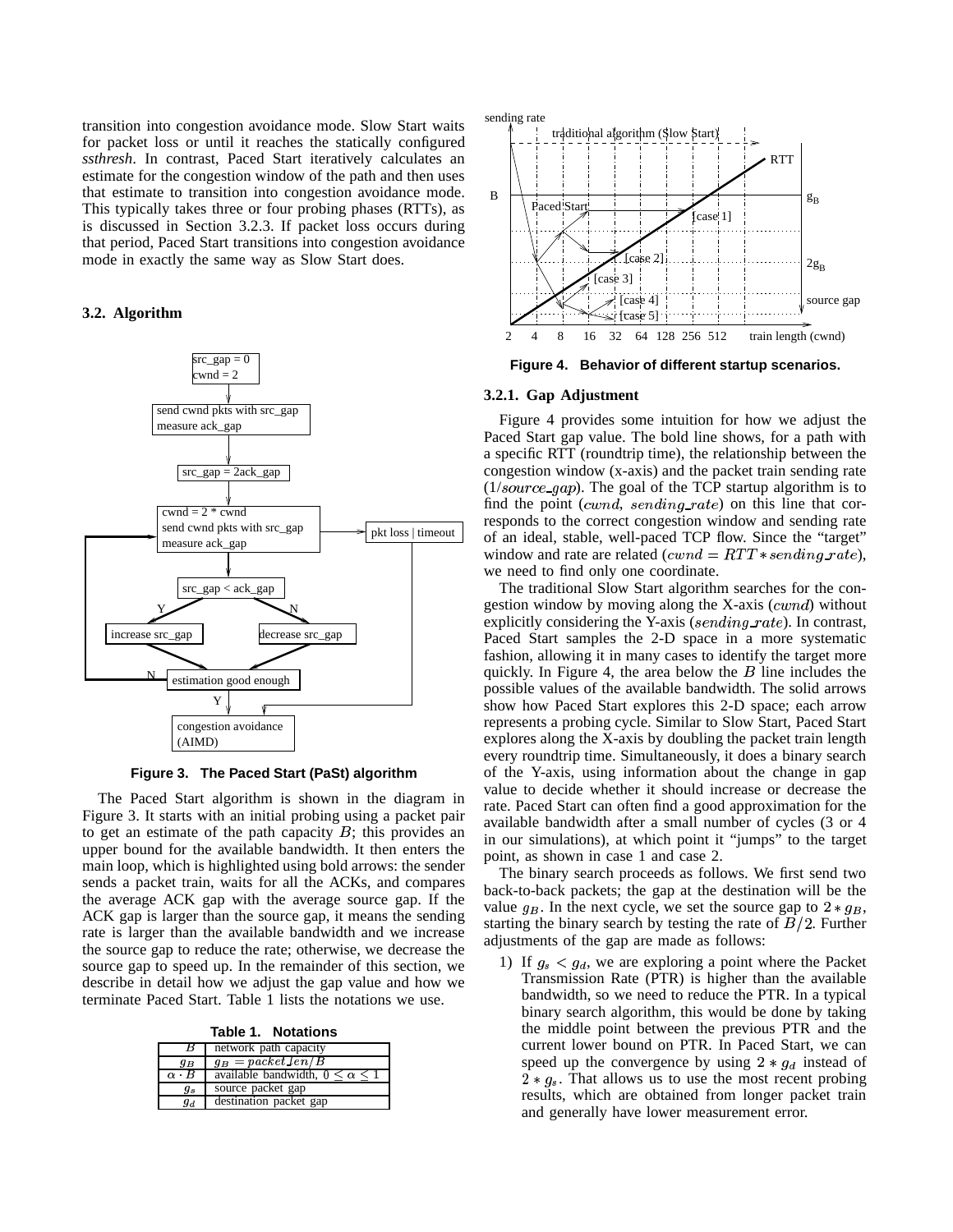

Figure 5. Paced Start gap adjustment decision tree. The formula pointed by an arrow is a possible probing gap  $q_s$ ; the  ${\bf f}$ ormula above an arrow is a  $q_d$  when  $g_s < g_d,$  no formula above an arrow means  $g_s \geq g_d.$ 

2) If  $g_s \geq g_d$ , the PTR is lower than the available rate and we have to reduce the packet gap. The new gap is selected so the PTR of the next train is equal to the middle point between the previous PTR and the current upper bound on PTR.

#### **3.2.2. Algorithm Termination**

The purpose of the startup algorithm is to identify the "target" point, as discussed above. This can be done by either identifying the target congestion window or the target rate, depending on whether we reach the target along the x or y axis in Figure 4. This translates into two termination cases for Paced Start:

- **Identifying the target rate**: This happens when the difference between source and destination gap values shows that the PTR is a good estimate of the available bandwidth. As we discuss below, this typically takes 3 or 4 iterations. In this case, we set the congestion window size as  $\text{cm}d = \text{RTT}/g$ , where  $g$  is the gap value determined by Paced Start. Then we send a packet train using  $cwnd$  packets with packet gap  $g$ . That fills the transmission pipe, after which we can switch to congestion avoidance mode.
- **Identifying the target congestion window**: When we observe packet loss in the train, either through a timeout or duplicate ACKs, we assume we have exceeded the transmission capacity of the path, as in traditional TCP Slow Start. In this case, we transition into congestion avoidance mode. If there was a timeout, we use Slow Start to refill the transmission pipe, after setting *ssthresh* to half of the last train length. Otherwise we rely on fast recovery.

How Paced Start terminates depends on many factors, including available bandwidth, RTT, router queue buffer size, and cross traffic properties. From our experience, Paced Start terminates by successfully detecting the available bandwidth about 80% of the time, and in the remaining 20% cases, it exits either with a timeout or fast retransmit after packet loss.

#### **3.2.3. Gap Estimation Accuracy**

An important question is how many iterations it takes to obtain an available bandwidth estimate that is "close enough" for TCP, i.e. within a factor of two. This means that we need to characterize the accuracy of the available bandwidth estimate obtained by Paced Start.

Figure 5 shows the gap values that are used during the binary search assuming perfect conditions; we use the notation of Table 1. The conditions under which a branch is taken are shown below the arrows while the values above the arrows are the destination gaps; the values at the end of the arrows indicate the source gap for the next step. We rely on a result from [17] to estimate the destination gap: if  $g_s < g_d$ , then the relationship between the source and destination gap is given by

$$
g_d = g_B + (1-\alpha)g_s
$$

We use  $F(g) = g_B + (1 - \alpha)g$  to denote this relationship. We also use another function,  $G(g) = F(2g)$ .

This model allows us to calculate how we narrow down the range of possible values for  $\alpha$  as we traverse the tree. For example, when during the second iteration we probe with a source gap of  $2g_B$ , we are testing the point  $\alpha = 0.5$ . If  $g_s < g_d$ , we need to test a smaller  $\alpha$  by increasing the gap value to  $2G(g_B)$  (based on  $g_d = G(g_B)$ ); otherwise, we want to test a larger value ( $\alpha = 0.75$ , following a binary search) by reducing the gap value to  $\left(\frac{4}{3}\right)g_B$ .

**Table 2. Paced Start exiting gap values**

| case | α            | $g_{PaSt}$                                  | $. / \alpha$<br>$g_{PaSt}$ |
|------|--------------|---------------------------------------------|----------------------------|
|      | (0.75,1)     | $8g_B$                                      | (0.9, 1.2                  |
|      | (0.5, 0.75)  | $=\overline{4\alpha/3}g_B$<br>$(3)$ $q_B$   | U.<br>1.2                  |
|      | (0.19, 0.5)  | $\equiv 2\alpha$ ) g <sub>B</sub><br>$=$    | 1.0, 2.0                   |
|      | (0.08, 0.19) | $(-\alpha)(3-2\alpha))g_B$<br>9 B           | (1.0, 2.0)                 |
|      | (0,0.08)     | $2G^3(g_B) = 2(1+2(1-\alpha)(1+(1-\alpha))$ | $(0.5, \infty)$            |
|      |              | $(-2\alpha)))g_B$                           |                            |

Table 2 shows the ranges of  $\alpha$  for the 5 exiting cases shown in Figure 5. It also lists the ratio between  $1/\alpha$  and  $g_{PaSt}$ . This corresponds to the ratio between the real sending rate and the available bandwidth, i.e. it tells us how much we are overshooting the path available bandwidth when we switch to congestion avoidance mode. Intuitively, Figure 6 plots the difference between  $1/\alpha$  and  $g_{PaSt}$  for a network path with a bottleneck link capacity of 100 Mbps.

From Table 2 and Figure 6, we can see that if  $\alpha$  is high (e.g. cases 1, 2, and 3), we can quickly zoom in on an estimate that is within a factor of two. We still require at least 3 iterations because we want to make sure we have long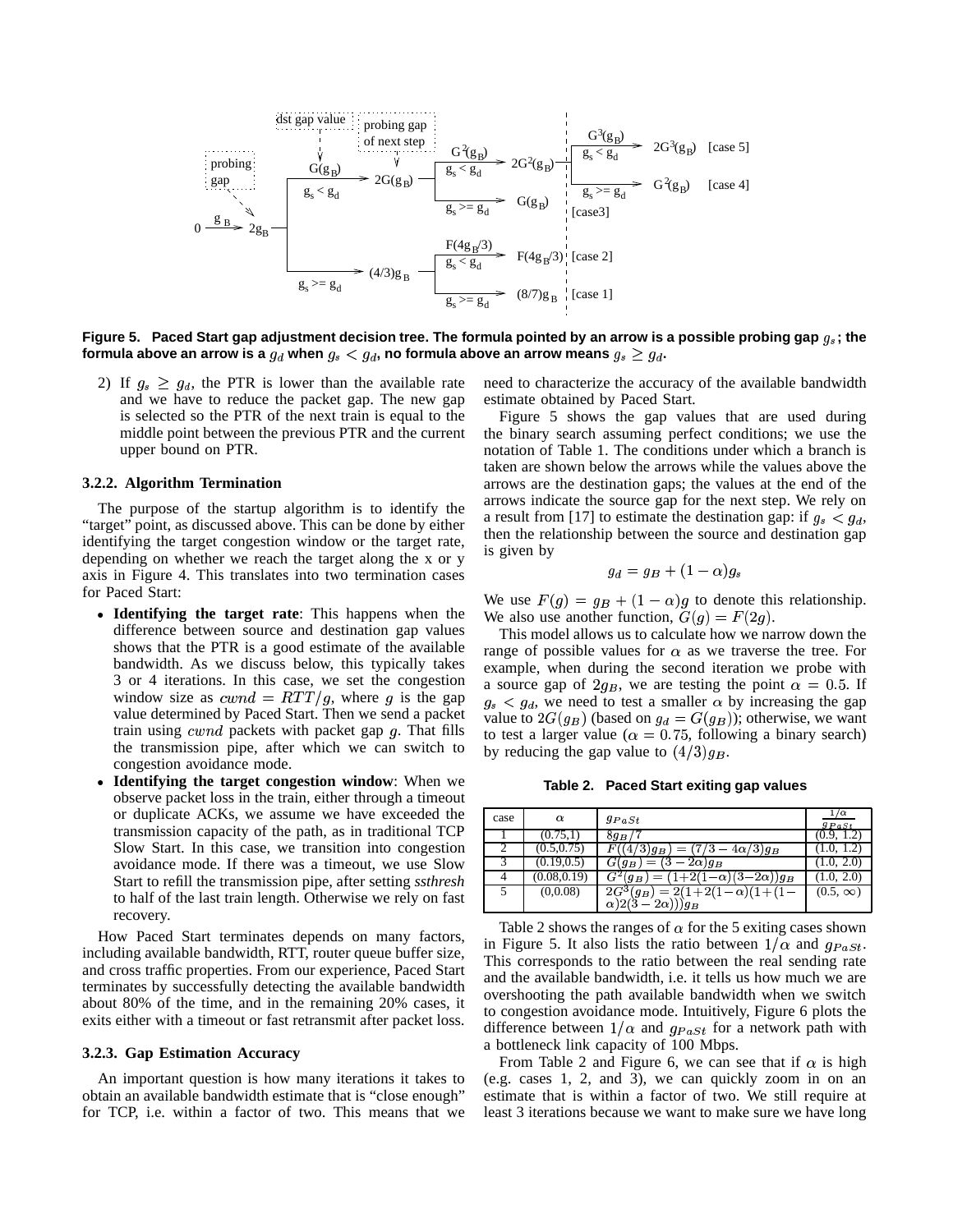

**Figure 6. Difference between PaSt gap value and ideal gap value.**

enough trains so the available bandwidth estimate is accurate enough. This is the case where Paced Start is likely to perform best relative to Slow Start: Paced Start can converge quickly while Slow Start will need many iterations before it observes packet loss.

For smaller  $\alpha$ , more iterations are typically needed, and it becomes more likely that the search process will first "bump" into the target congestion window instead of the target rate. This means that Paced Start does not offer much of a benefit since its behavior is similar to that of Slow Start — upon packet loss it transitions into congestion avoidance mode in exactly the same way. In other words, Paced Start's performance is not any worse than that of Slow Start.

#### **3.3. Implementation**

We have implemented Paced Start in *ns2*[5], as a user-level library, and in the Linux kernel. For the implementation in *ns2*, we replaced the the Slow Start algorithm with the Paced Start algorithm in TCP SACK. This implementation allows us to evaluate both end-to-end performance and the impact on network internals, e.g. router queues, which is very hard, if not impossible, to analyze using real world experiments.

The user-level library implementation of Paced Start is for the purpose of experimenting over the Internet without kernel modifications and root privileges. This implementation is based on the *ns2* TCP code. We keep the packet nature of *ns2* TCP and omit the byte level implementation details. The user-level library embeds TCP packets (using *ns2* format for simplicity) in UDP packets. The porting consisted of extracting the TCP code from *ns2* and organizing it as send and receive threads. For timeouts and packet pacing we use the regular system clock.

The Linux kernel implementation allows us to study the issues associated with packet pacing inside the kernel, e.g. timer granularity and overhead. We can also use popular applications such as Apache [1] to understand PaSt's improvement on TCP performance. The main challenge in the

kernel implementation is the need for fine-grained timer to pace out the packets. This problem has been studied by Aron et.al. [10], whose work shows that the soft timer technique allows the system timer to achieve 10us granularity in BSD without significant system overhead. With this timer granularity PaSt should be effective on network paths with capacities as high as 1Gbps. Our in-kernel implementation runs on Linux 2.4.18, which implements the TCP SACK option. We use the Linux high resolution timer patch [3] to pace the packets. We refer to the original and the modified Linux 2.4.18 kernel as the Sack kernel and PaSt kernel respectively.

In all three implementations, we measure the destination gap not at the destination, but on the sender based on the incoming stream of ACK packets. This approach has the advantage that Paced Start only requires changes to the sender. This simplifies deployment significantly, and also frees us from having to extend the TCP protocol with a mechanism to send gap information from the destination to the sender. One drawback of using ACKs to measure the destination gap is that the average gap value for the ACK train may not be identical to the average destination gap. This could reduce the accuracy of PTR.

Finally, delayed ACKs also adds some complexity since the delayed timer can affect the flow of ACKs. Our solution is to use the ACK sequence number to determine whether an ACK packet acknowledges two packets or one packet. If it acknowledges two packets, it can be used because it is sent out immediately after receiving the second packet. Otherwise, it is generally triggered by the delayed ACK timer<sup>1</sup>. In this case, the inter-ACK gap bears no relationship to the destination inter-packet gap, so we ignore this gap when estimating the destination gap. By doing this simple check, we can easily identify the ACK packets that can be used by PaSt.

## **4. Evaluation Methodology and Metrics**

We use both simulation and system measurements to evaluate Paced Start. The focus of the simulation-based evaluation is on comparing two variants of TCP Sack, one with traditional Slow Start (called *Sack*) and the other with Paced Start (called *PaSt*). It includes two parts:

- **Perspective of a single user:** we look in detail at the behavior of a single PaSt flow. We show how PaSt avoids packet loss and timeouts during startup, thus improving performance.
- **Perspective of a large network:** we study PaSt's performance in a network where flows with different lengths arrive and leave randomly. We show that, by reducing the amount of packet loss, PaSt can make the network more effective in carrying data traffic.

Our real system evaluation also includes two sets of measurements. First, we present results for our user-level PaSt implementation running over the Internet. Second, we use in-kernel PaSt implementation to collect performance results for web traffic using an Apache server; these results were collected on Emulab [2].

<sup>&</sup>lt;sup>1</sup>The real implementation is more complicated than described here due to the QUICKACK option in Linux 2.4.18 TCP implementation.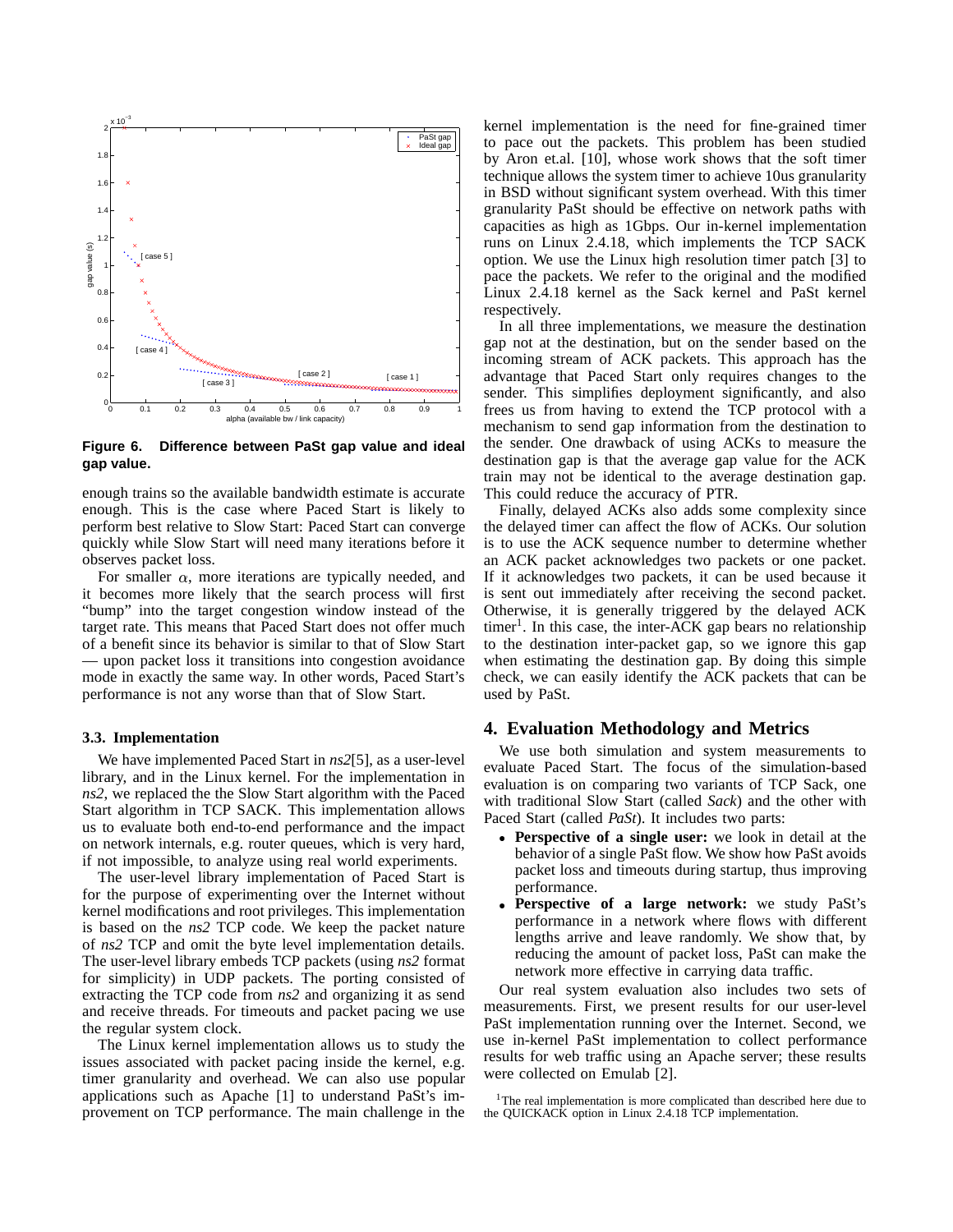**Table 3. Evaluation Metrics**

| throughput    | throughput for the whole connection |
|---------------|-------------------------------------|
| loss          | loss rate for the whole connection  |
| su-throughput | throughput for the startup period   |
| $su$ -loss    | loss rate for the startup period    |
| su-time       | time length of the startup period   |

Table 3 includes the metrics that we use in our evaluation. Our two primary performance metrics are the *throughput* and the *loss rate* (fraction of packets lost) of a TCP session. They capture user performance and the stress placed on the network, respectively. Since our focus is the TCP startup algorithm, we will report these two metrics not just for the entire TCP session, but also for the *startup time*, which is defined as the time between when the first packet is sent and when TCP transitions into congestion avoidance mode, i.e. starts the linear increase of the AIMD algorithm. Our final metric is the duration of the startup time (*su-time*).

A tricky configuration for the analysis in this paper is the choice of the initial *ssthresh* value. TCP implementations either use a fixed initial *ssthresh*, or cache the ssthresh used by the previous flow to the same destination. We choose to use the first method, because the cached value does not necessarily reflect the actual network conditions [6], and we cannot always expect to have cached value when a transmission starts. For the first method, no single fixed value serves all the network paths that we are going to study, since they have different bandwidth-delay products. For this reason, unless stated explicitly (e.g. in Figure 13), we set the initial *ssthresh* to a very high value (e.g. 20000 packets) such that Slow Start always ramps up until it saturates the path.

# **5. Simulation Results**

# **5.1. Perspective of a Single User**



**Figure 7. Network topology for simulation**

The network topology used in this set of simulations is shown in Figure 7. Simulations differ in the competing traffic throughput  $(cbw)$ , bottleneck link capacity  $(bw)$ , round trip time (*rtt*), and router queue buffer size (queue, not shown). The default configuration is  $cbw =$  The simular  $40Mbps, bw = 100Mbps, rtt = 80ms, and queue = 548$  $1000\eta k t$  (1000Byte/pkt). This queue size corresponds to the bandwidth-delay product of the Ps-Pd path. Unless otherwise stated, simulations use these default values. The results in this section use CBR traffic as the background traffic, but we see similar result for TCP background traffic. We use TCP background traffic in Section 5.2 and 5.3.

#### **5.1.1. Effect of Competing Traffic Load**

Figure 8 shows how the throughput and the loss rate change as a function of the competing traffic load  $(cbw)$ . The first graph shows the throughput for Sack and PaSt,



**Figure 8. Impact of competing traffic load**

both during startup (*su-time*) and for the entire run (50 seconds). During startup, PaSt has lower throughput than Sack, because PaSt is less aggressive, as we described in the previous section. The second graph confirms this: PaSt avoids placing a heavy load on the router and rarely causes packet loss during startup. Across the entire run, the throughput of Sack and PaSt are very similar<sup>2</sup> . The reason is that the sustained throughput is determined by the congestion avoidance algorithm, which is the same for both algorithms.

The third graph plots the *su-time*. We see that PaSt needs much less time to enter the congestion avoidance stage, and the startup time is not sensitive to the available bandwidth. The high *su-time* values for Sack are mainly due to the fast recovery or timeout caused by packet loss, and the value decreases as the competing traffic load increases, because the lower available bandwidth forces Sack to lose packet earlier.

We also studied how the performance of PaSt is affected by the bottleneck link capacity and the roundtrip time. The conclusions are similar to those of Figure 8 and we do not include the results here due to space limitation.

#### **5.1.2. Comparing with NewReno and Vegas**

TCP NewReno [16] [15] and TCP Vegas [13] are two well known TCP variants that may improve TCP startup performance. In this section, we use simple simulations to highlight how TCP NewReno, Vegas, and PaSt differ. The simulations are done using the default configuration of Figure 7. We again focus on the performance for different background traffic loads.

The simulation results are shown in Figure 9. NewReno's estimation for *ssthresh* eliminates packet loss when the competing traffic load is less than 60Mbps, but for higher loads we start to see significant packet loss during startup. This is because NewReno's estimation is based on a pair of SYN packets. A packet pair actually estimates the bottleneck link capacity, not the available bandwidth. When the competing traffic load is low, this might work, but as the competing

 $2$ The dip of Sack throughput when cbw is 45Mbps is because Sack experiences more than one timeout during the 50s simulation.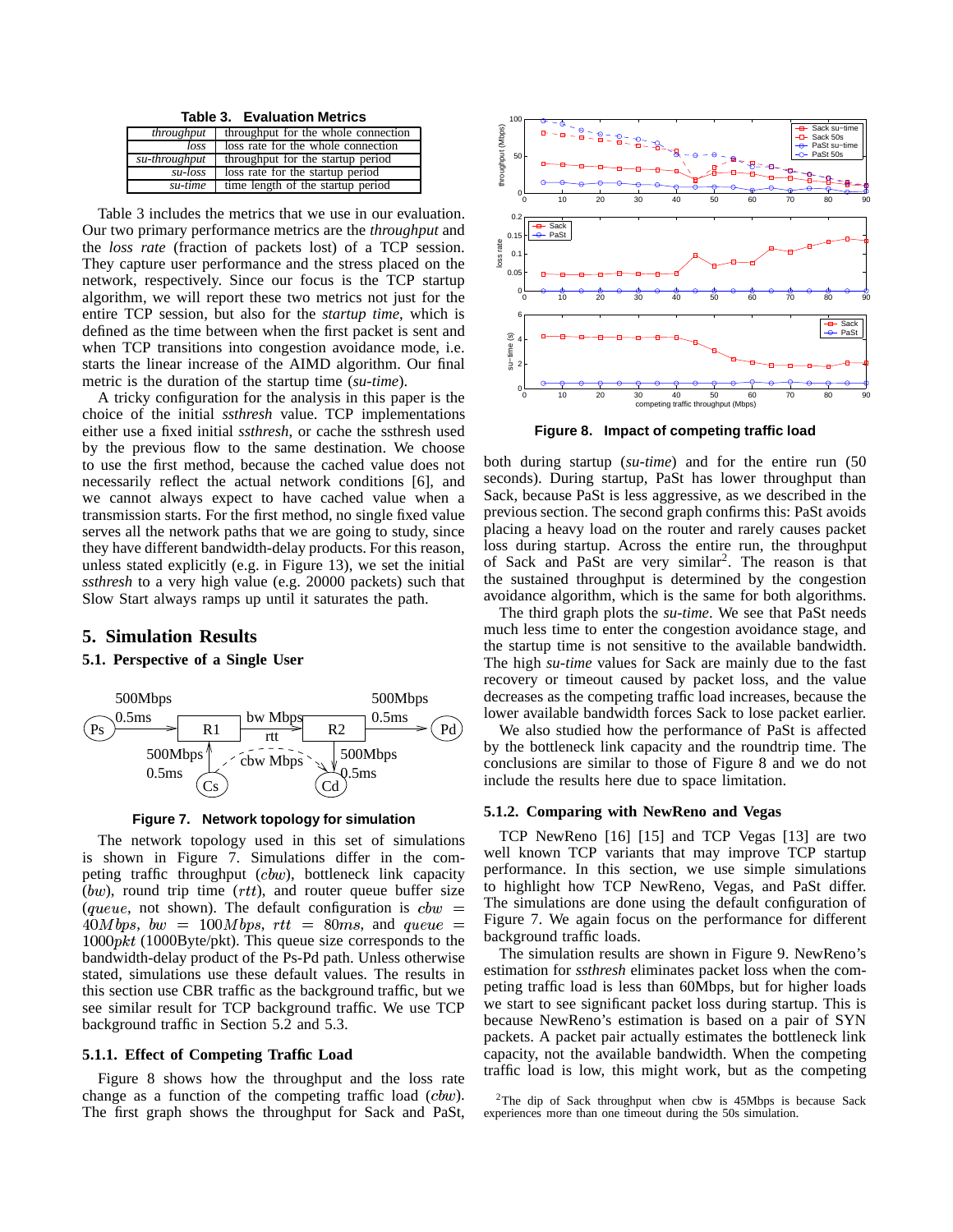

**Figure 10. Dumbbell topology and parking-lot topology**



**Figure 9. Comparison between PaSt and NewReno/Vegas**

traffic increases, NewReno tends to overestimate the available bandwidth and thus the initial congestion window. This can easily result in significant packet loss.

Vegas can sometimes eliminate packet loss during Slow Start by monitoring changes in RTT. As shown in Figure 9, both Vegas and PaSt have 0 packet loss for this set of simulations. However, Vegas has the longer startup time than PaSt and NewReno. The reason is that Vegas only allows exponential growth every other RTT; in between, the congestion window stays fixed so a valid comparison of the expected and actual rates can be made. [13] points out that the benefits of Vegas' improvements to Slow Start are very inconsistent across different configurations. For example, Vegas sometimes overestimate the available bandwidth.

## **5.2. Perspective of A Large Network**

We now simulate a set of scenarios in which a large number of flows coexist and interfere with each other. We chose two network topologies: a dumbbell topology and a parking-lot topology (Figure 10). In the dumbbell topology many flows interfere with each other, while the parkinglot topology provides us with a scenario where flows have different roundtrip times.

# **5.2.1. Dumbbell Topology**

In the dumbbell network, we use 204 nodes (102 source nodes and 102 destination nodes) on *each* side. The edge link capacity is 50Mbps, and the bottleneck link capacity is 20Mbps, with a 20ms latency. The router queue buffer is configured as the bandwidth delay product, i.e., 100 packets (1000 bytes/pkt). The source and destination node for each flow are randomly (uniformly) chosen out of the 408 nodes, except that we make sure that the source and destination are on different sides of the bottleneck link. The inter-arrival time of the flows is exponentially distributed with a mean of 0.05 seconds (corresponds to mean flow arrival rate of 20 flows/second). The flow size is randomly selected according to an exponential distribution with a mean of 50 packets. After starting the simulation, we wait for the network to become stable, that is, the number of flows changes in a fixed limited range. Then we monitor the performance of the next 2000 flows. In the stable state, about 7 flows are active at any time.



# **Figure 11. Dumbbell simulation with a mean flow size of 50 packets.**

Figure 11 shows the cumulative throughput distribution for three simulations: *Sack only*, *PaSt only*, and a *mixed* scenario in which the flow type (Sack/PaSt) is randomly chosen with equal probability (0.5). This figure shows that PaSt flows achieve somewhat higher throughput than Sack flows. It is interesting to note that the performance of Sack (mixed) and that of Sack (only) are very similar; this suggests that in this scenario, PaSt has little impact on the performance of Sack. Also, PaSt (mixed) and PaSt (only) achieve similar performance, although PaSt (mixed) has a small advantage. Because of the short flow size, there is almost no packet loss in this case. $3$ 

We repeated the same set of simulations with a mean flow size of 200 packets and a mean flow arrival rate of 10 flows/second. The results are shown in Figure 12. The throughput results (top graph) are very similar to those for

 $3$ When we increase the fbw arrival rate, e.g. to 100 fbws/second, the system no longer reaches a stable state before the size of the ns2 trace file exceeds the system limit (2GBytes).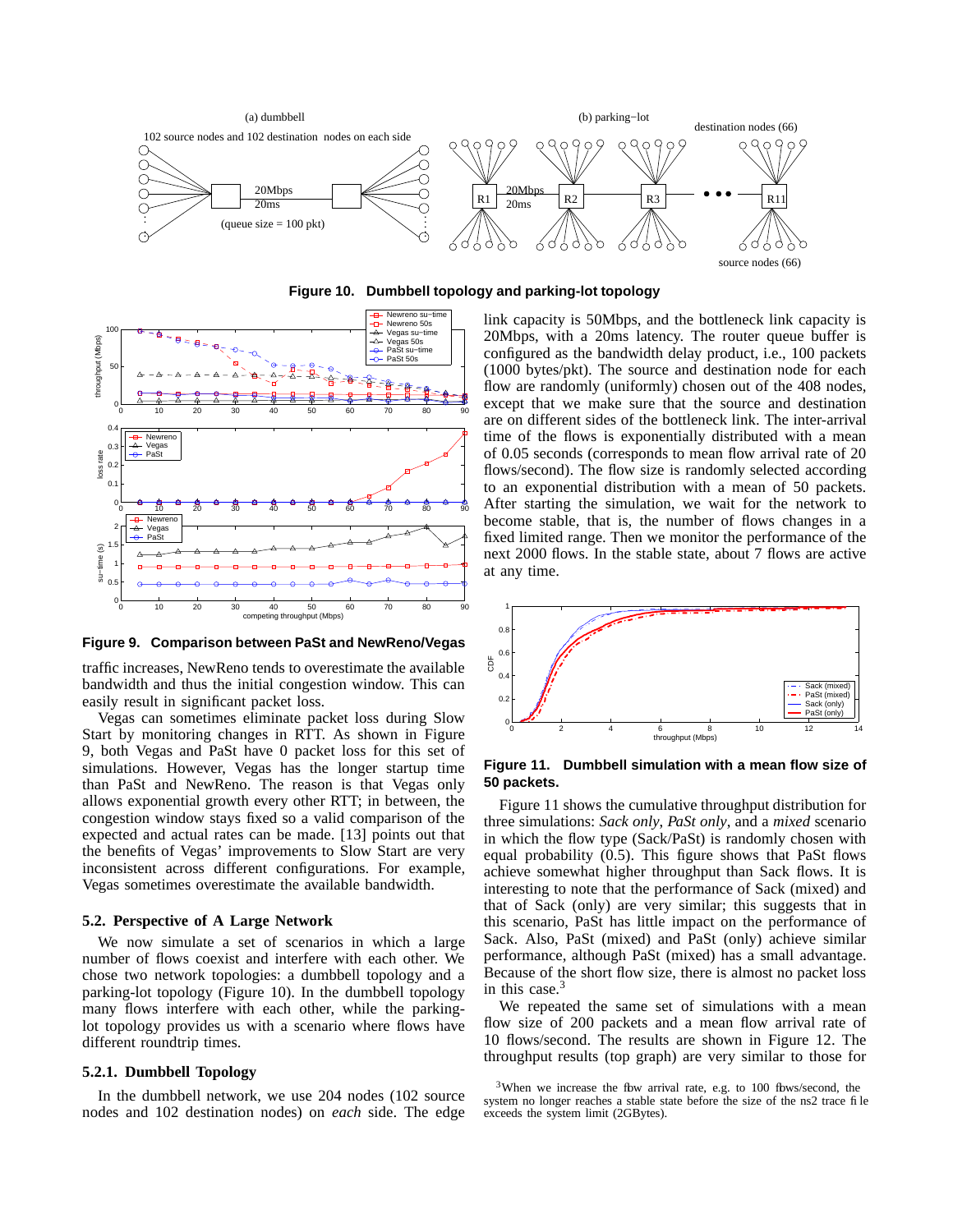

**Figure 12. Results for the dumbbell topology and a mean flow size of 200 packets. In the middle graph, the flows are ordered according to their loss rate. In the bottom graph, "loss in startup" denotes the ratio between the number of packet lost during startup and the number of total packets sent; "total loss" denotes the ratio between the number of packet lost and the number of total packets sent.**

the shorter flows (Figure 11). PaSt (only) systematically outperforms Sack (only). The "mixed" and "only" results are fairly similar, although we see that the presence of PaSt flows has a good influence on Sack flows, while the presence of Sack flows has a negative influence on PaSt flows.

The second figure plots the loss rate for all the flows that lose packets. The Paced Start algorithm clearly improves the loss rate significantly. In both the "mixed" and the "only" scenario, significantly fewer PaSt flows than Sack flows experience packet loss (note that for the "mixed" cases, there are only half as many flows). Also, for the mixed scenario, the presence of PaSt flows significantly reduces packet loss by reducing the number of lossy flows (PaSt(mixed)  $+$  $Sack(mixed) < Sack(only)$ ).

To better understand the details of PaSt's impact on packet loss, we traced packet loss during startup. The bottom graph in Figure 12 shows the loss rate for the different simulations, separating losses during startup from the total loss. The graph confirms that PaSt has a lower loss rate than Sack — the difference is especially large for losses during startup. Comparing PaSt (mixed) and PaSt (only) also shows that the presence of Sack flows increases packet loss both during startup and during congestion avoidance, suggesting that the aggressiveness of Slow Start has a negative influence on network performance.

Finally, in our results so far, Sack flows have used an initial



**Figure 13. Dumbbell simulation with a mean flow size of 200 packets and an initial ssthresh of 20 packets.**

*ssthresh* that is very large, so it would not cut off Slow Start. Figure 13 shows the results for the same configuration as used in Figure 12, but with the initial *ssthresh* set to 20, which is the default value in ns2. We see that the Sack throughput pretty much levels off around 4Mbps. This is not surprising. With a roundtrip time of 40ms, a congestion window of 20 packets results in a throughput 4Mbps (500 packets/second). In other words, with this particular *ssthresh* setting, only very long flows are able to really benefit from congestion windows larger than the initial *ssthresh*.

# **5.2.2. Parking-Lot Topology**

The parking-lot topology (Figure 10) has 10 "backbone" links connected by 11 routers. Each router supports 6 source nodes and 6 destination nodes through a 50Mbps link. *Each* backbone link has 20Mbps capacity, 20ms latency, and is equipped with 1000 packets router queue buffer (corresponding to the longest path). The traffic load and methodology for collecting results is similar to that used for the dumbbell topology. Flows randomly pick a source and destination, making sure each flow traverses at least one "backbone" link. The mean flow size is 200 packets, and the mean flow rate arrival rate is 10 flows/second. In the stable state, about 15 flows are active at any time. We again collected data for 2000 flows.

The simulation results are shown in Figure 14. The results are very similar to those for the dumbbell topology (Figure 12). PaSt improves network performance in both the "mixed" and "only" scenario. It has both higher throughput and lower packet loss rate, thus alleviating the stress on the network caused by the TCP startup algorithm. Since the flows in this scenario have different roundtrip times, these results confirm the benefits of Paced Start demonstrated in the previous section.

#### **5.3. Throughput Analysis**

In the previous section, we presented aggregate throughput and loss rate results. We now analyze more carefully how PaSt compares with Sack for different types of flows. First, we study how flow length affects the relative performance of Paced Start and Slow Start.

#### **5.3.1. Sensitivity of PaSt to Flow Length**

The impact that TCP startup has on flow throughput is influenced strongly by the flow length. Very short flows never get out of the startup phase, so their throughput is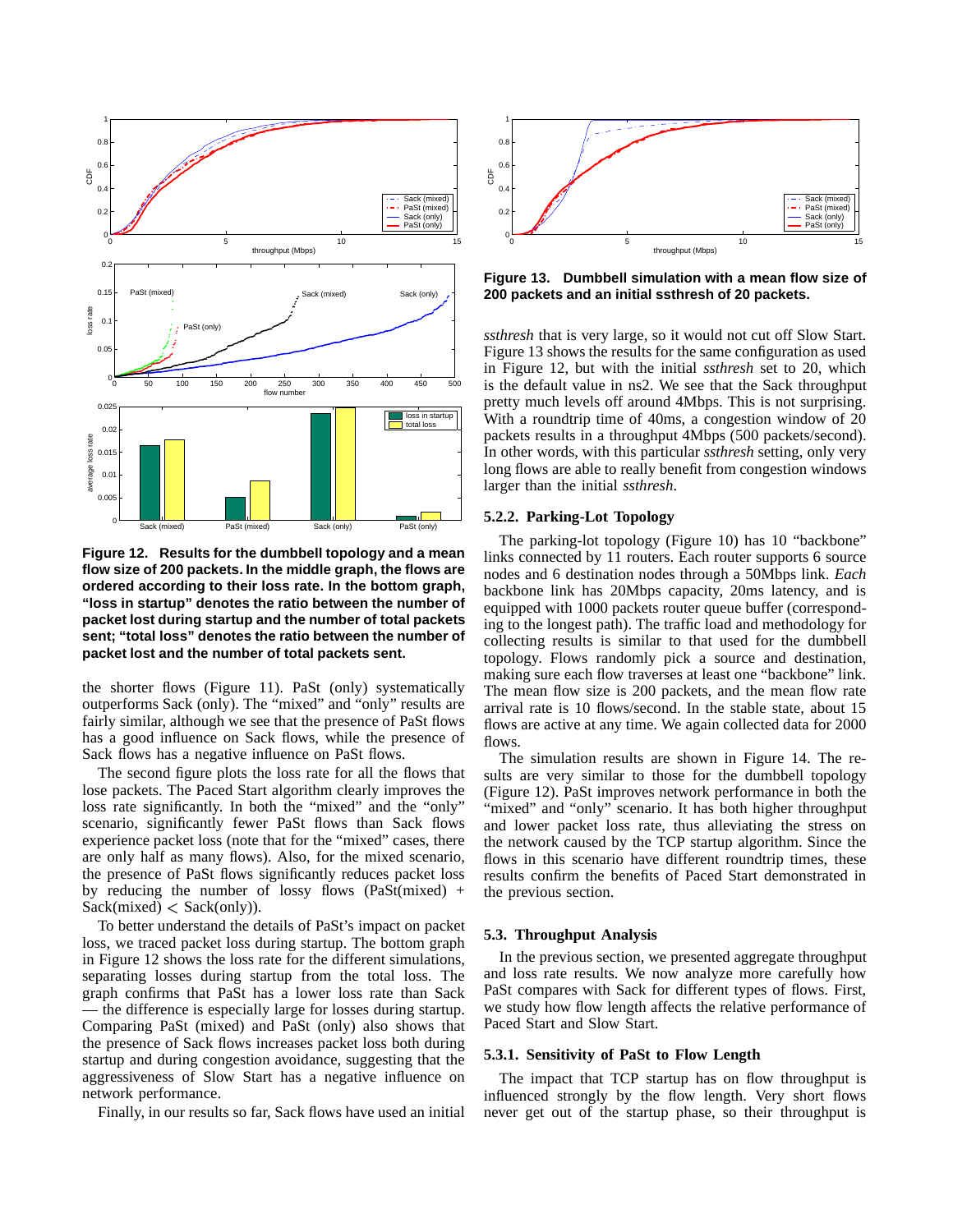

**Figure 14. Results for the parking-lot topology. Refer to Figure 12 for the definition of "loss in startup" and "total loss".**

completely determined by the startup algorithm. For long flows, the startup algorithm has negligible impact on the total throughput since most of the data is transmitted in congestion avoidance mode. For the intermediate-length flows, the impact of the startup algorithm depends on how long the flow spends in congestion avoidance mode.



**Figure 15. Comparison of instantaneous Sack and PaSt flow throughput. The data is a moving average over a 0.1 second interval.**

To better understand the relationship between flow size and flow throughput, Figure 15 compares the instantaneous throughput of a Sack and PaSt flow. This is for a fairly typical run using the default configuration of Figure 7. We observe that there are three periods. The first period (up to T1) corresponds to the exponential increase of Slow Start. In this period, Sack achieves higher throughput because it

is more aggressive. In the second period (T1-T2), packet loss often causes Sack to have a timeout or to go through fast recovery, while PaSt can maintain its rate. In this phase, PaSt has better performance. Finally, during the congestion avoidance phase period (after T2), the two flows behave the same way.

While this analysis is somewhat of an oversimplification (e.g. PaSt cannot always avoid packet loss, Sack does not always experience it, ...), it does help to clarify the difference in throughput between Slow Start and Paced Start. For shortlived flows, Sack is likely to get better throughput than PaSt. For very long-lived flows, both algorithms should have similar throughput, although the lower loss rate associated with PaSt might translate into slightly higher throughput for PaSt. For intermediate flows, PaSt can achieve higher throughput than Sack, once it has overcome its handicap.

In this context, flow size is not defined in absolute terms (e.g. MBytes) but it is based on when (if ever) the flow enters congestion avoidance mode. This is determined by parameters such as path capacity and RTT. For a low capacity path, the bandwidth-delay product is often small, and a flow can finish the startup phase and enter congestion avoidance mode after sending relatively few packets. For high capacity paths, however, a flow will have to send many more packets before it qualifies as an intermediate or long flow.

**5.3.2. Flow Length Analysis**



**Figure 16. Average throughput for Sack and PaSt as a function of flow size.**

We grouped the flows in Figure 11 based on their flow length, and plot the median flow throughput and the [5%, 95%] interval in Figure 16(a). When flow size is less than 50 packets, there is little difference in terms of throughput. But when the flow size increases to 100, 150, 200, and 200+ packets, there are significant improvement from PaSt, both in the "mixed" and "only" scenario. Note that the higher bins contain relatively few flows. Still, the fact that PaSt outperforms Sack even for long flows (200+) suggests that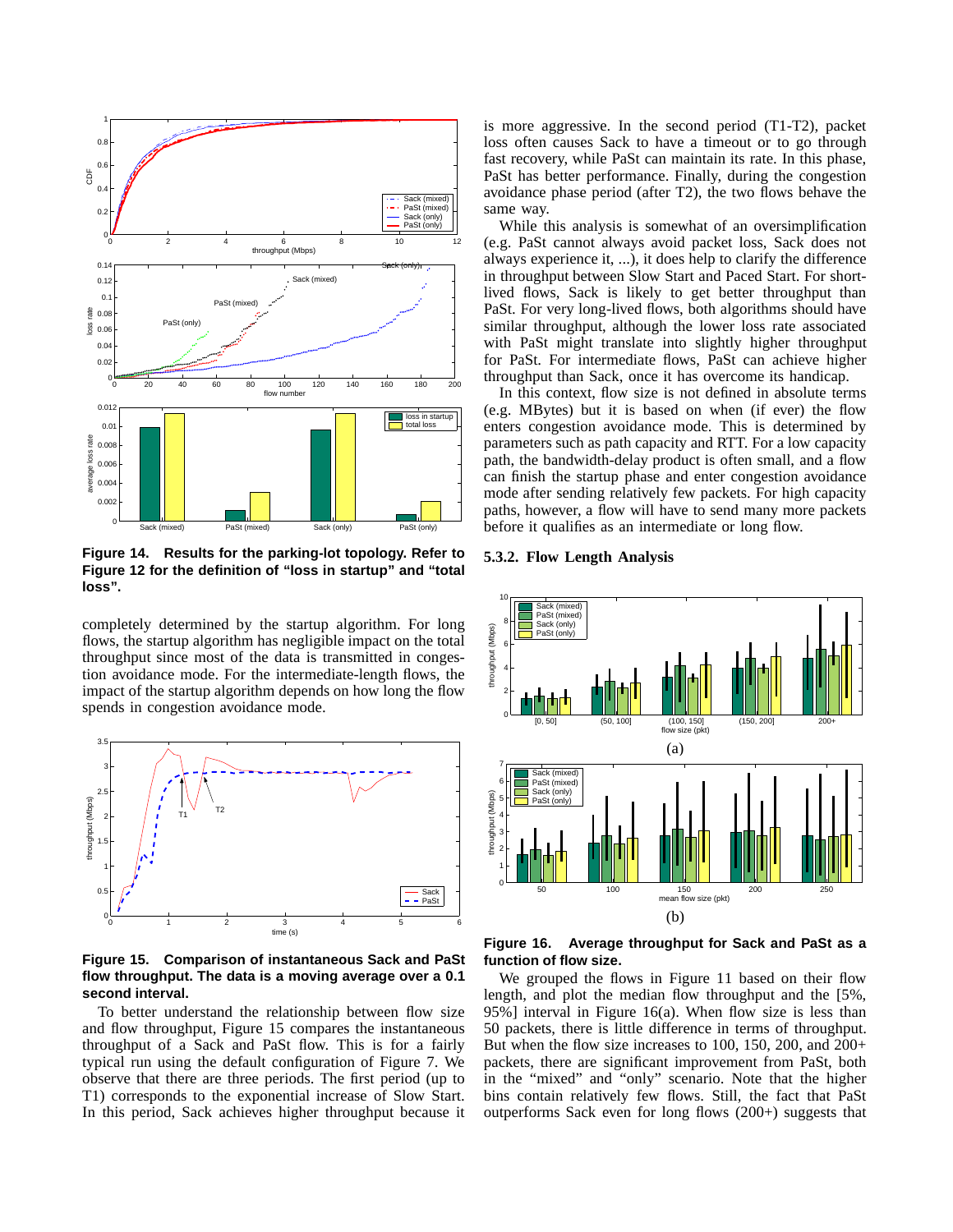|                     | Sack   |        |        | PaSt   |         |        |
|---------------------|--------|--------|--------|--------|---------|--------|
|                     | Min    | Median | Max    | Min    | Median  | Max    |
| $s$ u-time $(s)$    |        | 0.4062 | 2.3155 | 0.1037 | 0.1607  | .1578  |
| su-throughput(Mbps) | 3.05   | 21.63  | 35.80  | 1.38   | 6.77    | 15.28  |
| su-loss             | 0.0081 | 0.0575 | 0.3392 | 0.0040 | 0.0055  | 0.0192 |
| throughput(Mbps)    | 15.64  | 22.68  | 40.19  | 14.22  | 22.07   | 27.39  |
| loss                | 0.0016 | 0.0090 | 0.1593 | 0.0001 | O OO 1- |        |

**Table 4. Comparison between Sack and PaSt for an Internet path**

the lower packet loss has a fairly substantial impact, and we need longer flows to recover from it.

Figure 16(b) studies this issue from another aspect. We repeat the dumbbell simulation with different mean flow sizes, ranging from 50 to 250 packet. The arrival rate is again 10 flows/second. For each simulation, we only report results for the flows in the [25%, 75%] interval of the flow length distribution; this means that in each case, the flows have very similar lengths. The results in Figure 16(b) confirm our analysis of the previous section: PaSt achieves the best throughput improvement for intermediate flows, i.e. flows with 100-150 packets in this case, and has a smaller impact on long flows.

# **6. System Measurements**

We report real system measurement results obtained with our user-level and in-kernel Paced Start implementation.

#### **6.1. Internet Experiment**

The Internet experiments use our user-level PaSt implementation. We transmit data using Sack and PaSt from CMU to MIT. This Internet path has a bottleneck link capacity of 100Mbps, an RTT of 23 msec, and an available bandwidth of about 50Mbps (measured using PTR [17]). We sent Sack and PaSt flows in an interleaved fashion, separated by 5 seconds of idle time. Each flow transmits 10000 packets (1000 bytes/packet). The same measurement is repeated 20 times. Since the Internet traffic keeps changing, the measurement environments for Sack and PaSt are not exactly the same, so we cannot compare them side by side as we did in the simulations. Instead, we list the maximum, median and minimum value for each metric, which provides at least a coarse grain comparison.

The results are listed in Table 4. The conclusions from Internet measurements are very similar to those from the simulation results. During the startup period, PaSt converges faster than Sack, has a smaller packet loss rate, and a lower throughput. The median throughputs over the entire data transfer are very similar for both algorithms. Note that the loss rate of PaSt for the entire session is still less than Sack, suggesting that 10000 packets is not enough to hide the effect of the startup algorithm for this path.

#### **6.2. In-Kernel Experiment**

We ran a number of experiments using our in-kernel PaSt implementation on Emulab [2]. We report an experiment that uses two Apache servers and two web requests generators — Surge [12] — to evaluate what impact Paced Start has on web traffic. The testbed is a dumbbell network, with one Apache server and one Surge client host on each side of the bottleneck link. The bottleneck link has a 20Mbps capacity, 20ms latency, and its router buffers are 66 packets (1500 bytes/packet). The two Surge clients are started at the same time, so there is web traffic flowing in both directions over the bottleneck link. The web pages are generated following a zipf distribution, with a minimum size of 2K bytes. The web requests generation uses Surge's default configuration. We ran each experiment for 500 seconds, generating around 2100 requests. We focus on the performance of one Apache server, for which we use both the Sack and PaSt kernel. The other three hosts, i.e., the two Surge clients and the other Apache server, always use the Sack kernel.



**Figure 17. Emulab experiment comparing the Sack and PaSt kernels using the Apache and Surge applications**

We use the log files of Surge to calculate the throughput distribution for downloading web pages. Figure 17 compares the throughput distributions for the Apache server using the Sack and PaSt kernels. The throughput improvement from PaSt is very clear. The two kernels also suffered very different packet loss rates: 94186 packets were dropped with Sack, but only 1168 packet were dropped using PaSt. These results are similar to our simulation results.

#### **7. Related Work**

Using active measurements to improve TCP startup is not a new idea. Hoe [16] first proposed to use the packet pair algorithm to get an estimate for the available bandwidth, which is then used to set the initial ssthresh value. Aron et.al. [9] improved on Hoe's algorithm by using multiple packet pairs (of 4 packets) to iteratively improve the estimate of ssthresh as Slow Start progresses. The Swift-start [24] algorithm uses a similar idea. However, there is ample evidence [17][20] that simply using packet pairs cannot accurately estimate available bandwidth. For this reason, Paced Start uses packet trains with carefully controlled inter-packet gaps to estimate the available bandwidth and ssthresh.

A number of groups have proposed to use packet pacing to reduce the burstiness of TCP flows. For example, Paced TCP